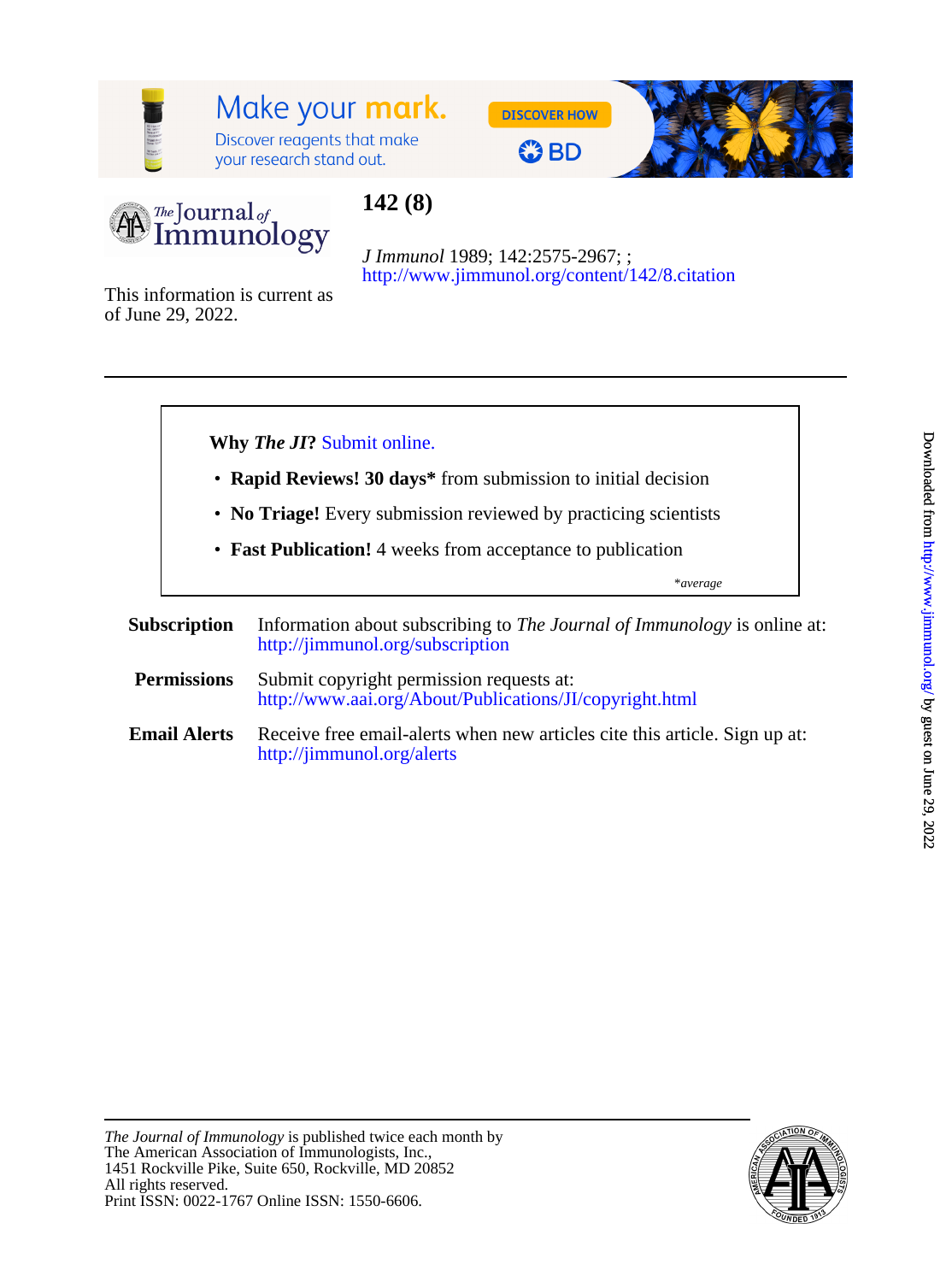# **Contents**

### CELLULAR IMMUNOLOGY

| R. H. DeKruyff, S.-T. Ju, A. J.<br>Hunt, T. R. Mosmann, and<br>D.T. Umetsu                                                      | 2575 | Induction of Antigen-Specific Antibody Responses in Primed and Unprimed<br>B Cells. Functional Heterogeneity among Th1 and Th2 Cell Clones                                           |
|---------------------------------------------------------------------------------------------------------------------------------|------|--------------------------------------------------------------------------------------------------------------------------------------------------------------------------------------|
| R. Gerli, A. Bertotto, S. Crupi,<br>C. Arcangeli, I. Marinelli, F.<br>Spinozzi, C. Cernetti, P. An-<br>gelella, and P. Rambotti | 2583 | Activation of Cord T Lymphocytes. I. Evidence for a Defective T Cell Mito-<br>genesis Induced through the CD2 Molecule                                                               |
| D. A. Hafler, M. Chofflon, D.<br>Benjamin, N. H. Dang, and J.<br><b>Breitmeyer</b>                                              | 2590 | Mechanism of Immune Memory. T Cell Activation and CD3 Phosphorylation<br>Correlates with $Ta_1$ (CDw26) Expression                                                                   |
| S. Hirohata and P. E. Lipsky                                                                                                    | 2597 | T Cell Regulation of Human B Cell Proliferation and Differentiation. Regu-<br>latory Influences of CD45R <sup>+</sup> and CD45 <sup>-</sup> T4 Cell Subsets                          |
| M. D. Mannie, P. Y. Paterson,<br>D. C. U'Prichard, and G.<br>Flouret                                                            | 2608 | Encephalitogenic and Proliferative Responses of Lewis Rat Lymphocytes<br>Distinguished by Position 75 and 80 Substituted Peptides of Myelin Basic<br>Protein                         |
| D. L. Mueller, M. K. Jenkins,<br>and R. H. Schwartz                                                                             | 2617 | An Accessory Cell-Derived Costimulatory Signal Acts Independently of Pro-<br>tein Kinase C Activation to Allow T Cell Proliferation and Prevent the<br>Induction of Unresponsiveness |
| Y. Saeki, J.-J. Chen, L. Shi, and<br>H. Kohler                                                                                  | 2629 | Idiotypic Intramolecular Help. Induction of Tumor-Specific Antibodies by<br>Monoclonal Anti-Idiotypic Antibody with the Help of Fc-Specific T Helper<br>Clones                       |
| M.-P. Schutze, E. Deriaud, G.<br>Przewlocki, and C. LeClerc                                                                     | 2635 | Carrier-Induced Epitopic Suppression is Initiated through Clonal Domi-<br>nance                                                                                                      |
| T. Takashi, A. D. Steinberg, C.<br>H. June, and W. C. Gause                                                                     | 2641 | Responsiveness of Fetal and Adult CD4 <sup>-</sup> CD8 <sup>-</sup> Thymocytes to T Cell Acti-<br>vation                                                                             |

| CLINICAL IMMUNOLOGY . IMMUNOPATHOLOGY                                              |      |                                                                                                                                                                                                  |  |
|------------------------------------------------------------------------------------|------|--------------------------------------------------------------------------------------------------------------------------------------------------------------------------------------------------|--|
| S. A. Ahmed, M. J. Dauphinée,<br>A. I. Montoya, and N. Talal                       | 2647 | Estrogen Induces Normal Murine CD5 <sup>+</sup> B Cells to Produce Autoantibodies                                                                                                                |  |
| G. Bisecker and C. M. Gomez                                                        | 2654 | Inhibition of Acute Passive Transfer Experimental Autoimmune Myas-<br>thenia Gravis with Fab Antibody to Complement C6                                                                           |  |
| N. K. Damle and L. V. Doyle                                                        | 2660 | IL-2-Activated Human Killer Lymphocytes but not their Secreted Products<br>Mediate Increase in Albumin Flux Across Cultured Endothelial Mono-<br>layers. Implications for Vascular Leak Syndrome |  |
| Y. Hasegawa and B. Bonavida                                                        | 2670 | Calcium Independent Pathway of Tumor Necrosis Factor-Mediated Lysis of<br><b>Target Cells</b>                                                                                                    |  |
| M. D. Lindsley and M. Rodri-<br>guez                                               | 2677 | Characterization of the Inflammatory Response in the Central Nervous<br>System of Mice Susceptible or Resistant to Demyelination by Theiler's<br>Virus                                           |  |
| A. Tsicopoulos, A. B. Tonnel,<br>B. Wallaert, M. Joseph, P.<br>Ramon, and A. Capon | 2683 | A Circulating Suppressive Factor of Platelet Cytotoxic Functions After Rush<br>Immunotherapy in Hymenoptera Venom Hypersensitivity                                                               |  |

#### Continued on page 4

THE JOURNAL OF IMMUNOLOGY (ISSN 0022-1767) is published twice each month by The American Association of Immunologists, 428 East Preston Street, Baltimore, MD 21202. Subscription rates \$170 (\$247 foreign); institutions \$190 (\$267 foreign); students \$50 (\$127 foreign); single restor Street, Baltimore, MD 21202. Copyright and Index Medicus. Second class postage paid at Baltimore, MD 21202 and at additional<br>mailing offices. POSTMASTER: Send address changes to The Journal of Immunology at 428 East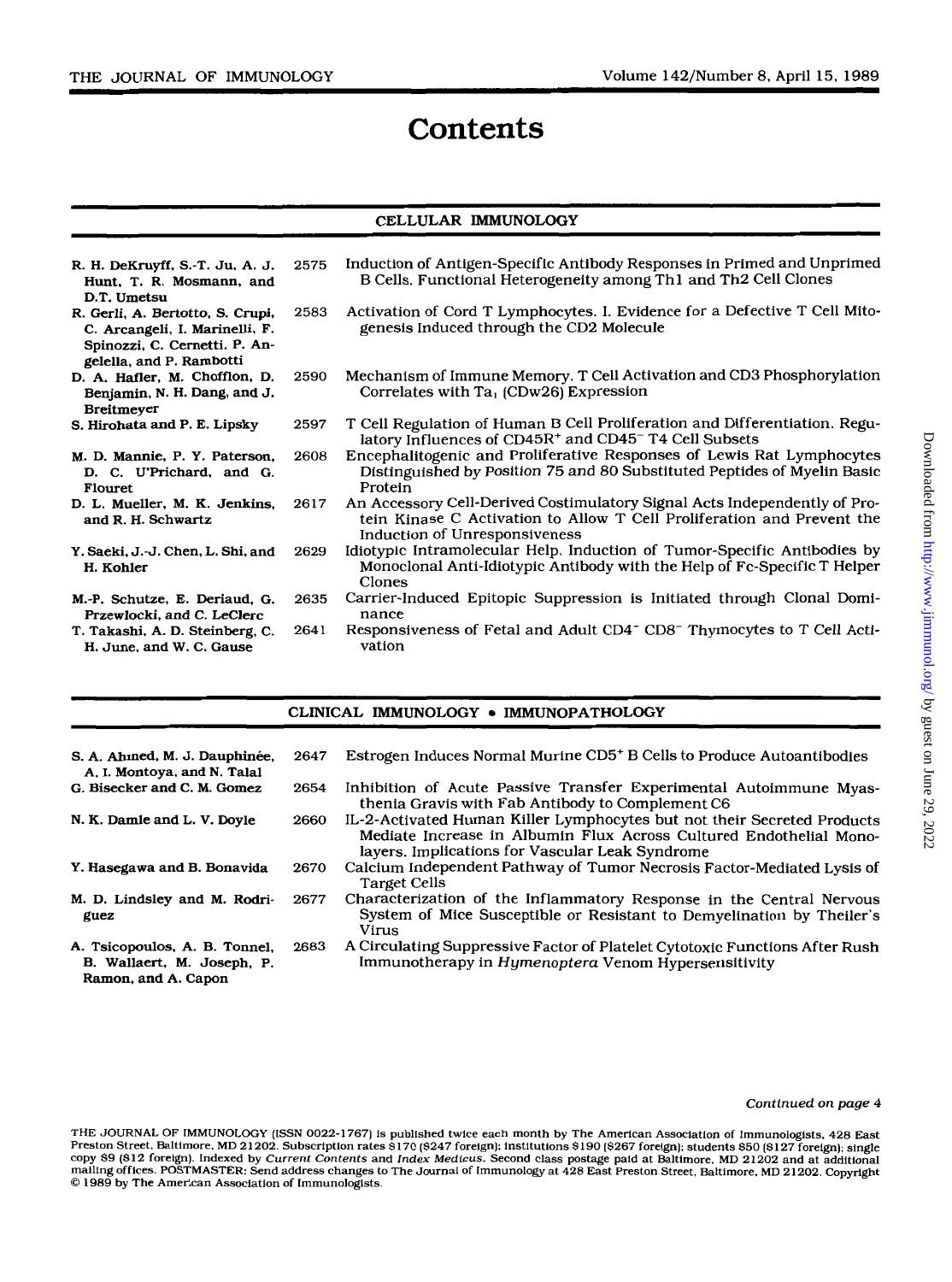# CYTOKINES • MEDIATORS • REGULATORY MOLECULES

**A.** Dunn. J. *G.* Joshi. J. W.

R. N. Moore, A. P. Osmand. J. **2689** Neurotensin Regulation of CSF- 1 -Stimulated In Vitro Myelopoiesis

- Koontz, and *B. T. Rouse*<br>B. Tartakovsky, O. Axelrod, T.
- Blankenstein, and E. Mozes<br>
K. Yamada, R. Spezialetti, A. 2702 Autoantibody in MRL/M 2695 Correlation between the Biologic Functions and the Generation of Lympho-
- **s.** sy
- Marshak-Rothstein, and M.- for the Abnormal T Cells from Mice Bearing the lpr/lpr Gene Autoantibody in MRL/Mp-1pr/1pr Mice. A Monoclonal Antibody Specific

# IMMUNOCHEMISTRY

| S. P. Ballou, J. Buniel, and S.<br>S. Macintyre                                           | 2708         | Specific Binding of Human C-Reactive Protein to Human Monocytes in Vitro                                                                                                  |
|-------------------------------------------------------------------------------------------|--------------|---------------------------------------------------------------------------------------------------------------------------------------------------------------------------|
| M.-L. Blue, H. Levine, J. F.<br>Daley, K. R. Branton, Jr.,<br>and S. F. Schlossman        | 2714         | Expression of CD1 and Class I MHC Antigens by Human Thymocytes                                                                                                            |
| B. L. Dorval, F. G. Cosio, D. J.<br>Birmingham, and L. A. He-<br>bert                     | 2721         | Human Erythrocytes Inhibit Complement-Mediated Solubilization of Im-<br>mune Complexes                                                                                    |
| P. A. Johnston, T. J. Koerner,<br>M. M. Jansen, and T. A. Ham-<br>ilton                   | 2728         | Expression of Macrophage p120 Depends on Early Protein Synthesis                                                                                                          |
| R. T. Kubo, W. Born, J. W. Kap-<br>pler, P. Marrack, and M. Pi-<br>geon                   | 2736         | Characterization of a Monoclonal Antibody which Detects all Murine $\alpha/\beta$ T<br>Cell Receptors                                                                     |
| M. Matsumoto, K. Nagaki, H.<br>Kitamura, S. Kuramitsu, S.<br>Nagasawa, and T. Seya        | 2743         | Probing the C4-Binding Site on CIs with Monoclonal Antibodies. Evidence<br>for a C4/C4b-Binding Site on the $\gamma$ Domain                                               |
| N. B. Myers, W.-R. Lie, M. Nett,<br>R. J. Rubocki, and T. H. Han-<br>sen                  | 2751         | The Conformation of L <sup>d</sup> Induced by $\beta$ -2 Microglobulin is Fixed During de<br>Novo Synthesis and Irreversible by Exchange or Dissociation                  |
| M. K. Pangburn                                                                            | 2759         | Analysis of the Mechanism of Recognition in the Complement Alternative<br>Pathway Using C3b-Bound Low Molecular Weight Polysaccharides                                    |
| M. K. Pangburn                                                                            | 2766         | Analysis of Recognition in the Alternative Pathway of Complement. Effect<br>of Polysaccharide Size                                                                        |
| Y. Reiter and Z. Fishelson                                                                | 2771         | Targeting of Complement to Tumor Cells by Heteroconjugates Composed of<br>Antibodies and of the Complement Component C3b                                                  |
| E. H. Sasso, G. J. Silverman,<br>and M. Mannik                                            | 2778         | Human IgM Molecules that Bind Staphylococcal Protein A Contain VHIII H<br>Chains                                                                                          |
| F. W. Symington<br>T. Tanaka, T. Masuko, H. Ya-<br>gita, T. Tamura, and Y. Hash-<br>imoto | 2784<br>2791 | Cdw17. A Neutrophil Glycolipid Antigen Regulated by Activation<br>Characterization of a CD3-Like Rat T Cell Surface Antigen Recognized by a<br><b>Monoclonal Antibody</b> |
| D. B. Williams, B. H. Barber, R.<br>A. Flavell, and H. Allen                              | 2796         | Role of B <sub>2</sub> -Microglobulin in the Intracellular Transport and Surface Expres-<br>sion of Murine Class I Histocompatibility Molecules                           |

### IMMUNOPHARMACOLOGY

| B. A. Mannion, E. S. Kalatzis,<br>J. Weiss, and P. Elsbach | 2807 | Preferential Binding of the Neutrophil Cytoplasmic Granule-Derived Bacte-<br>ricidal/Permeability Increasing Protein to Target Bacteria. Implications<br>and Use as a Means of Purification |
|------------------------------------------------------------|------|---------------------------------------------------------------------------------------------------------------------------------------------------------------------------------------------|
| P. Rellstab and A. Schaffner                               | 2813 | Endotoxin Suppresses the Generation of $O_2$ - and $H_2O_2$ by "Resting" and<br>Lymphokine-Activated Human Blood-Derived Macrophages                                                        |
| H. Salari and M. Chan-Yeung                                | 2821 | Mast Cell Mediators Stimulate Synthesis of Arachidonic Acid Metabolites<br>in Macrophages                                                                                                   |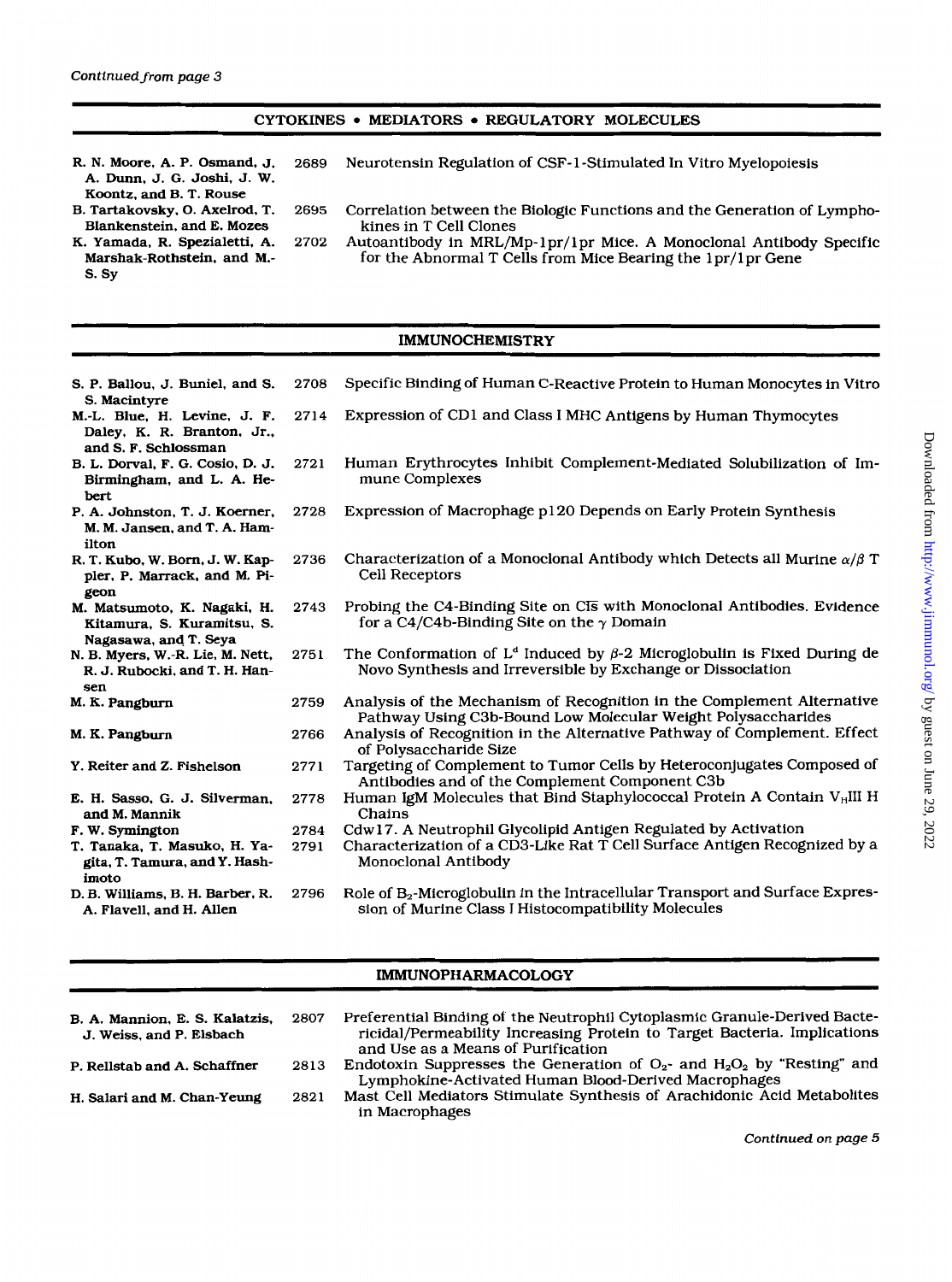| Continued from page 4 |  |
|-----------------------|--|
|                       |  |

## MICROBIAL IMMUNOLOGY

| J. L. Avila, M. Rojas, and U.<br>Galili<br>J. M Burns, Jr., L. A. Parke, T.<br>M. Daly, L. A. Cavacini, W. P.<br>Weidanz, and C. A. Long<br>P. de Vries, J. P. M. Versteeg-<br>Van Oosten, I. K. G. Visser,<br>R. S. van Binnendijk, S. A.<br>Langeveld, A. D. M. E. Oster-<br>haus, and F. G. C. M. Uytde-<br>haag | 2828<br>2835<br>2841 | Immunogenic Gala1→3Gal Carbohydrate Epitopes are Present on Patho-<br>genic American Trypanosoma and Leishmania<br>A Protective Monoclonal Antibody Recognizes a Variant-Specific Epitope in<br>the Precursor of the Major Merozoite Surface Antigen of the Rodent<br>Malarial Parasite Plasmodium yoelii<br>Measles Virus-Specific Murine T Cell Clones. Characterization of Fine Spec-<br>ificity and Function |
|---------------------------------------------------------------------------------------------------------------------------------------------------------------------------------------------------------------------------------------------------------------------------------------------------------------------|----------------------|------------------------------------------------------------------------------------------------------------------------------------------------------------------------------------------------------------------------------------------------------------------------------------------------------------------------------------------------------------------------------------------------------------------|
| R. S. van Binnendijk, M. C. M.<br>Poelen, P. de Vries, H. O.<br>Voorma, A. D. M. E. Oster-<br>haus, and F. G. C. M. Uytde-<br>haag                                                                                                                                                                                  | 2847                 | Measles Virus-Specific Human T Cell Clones. Characterization of Specificity<br>and Function of CD4 <sup>+</sup> Helper/Cytotoxic and CD8 <sup>+</sup> Cytotoxic T Cell Clones                                                                                                                                                                                                                                    |
| A. Galelli, S. Anderson, B.<br>Charlot, and J. E. Alouf                                                                                                                                                                                                                                                             | 2855                 | Induction of Murine Hemopoietic Growth Factors by Toxic-Shock Syndrome<br>Toxin-1                                                                                                                                                                                                                                                                                                                                |
| S. W. Hunter, M. McNeil, R. L.<br>Modlin, V. Mehra, B. R.<br>Bloom, and P. J. Brennan                                                                                                                                                                                                                               | 2864                 | Isolation and Characterization of the Highly Immunogenic Cell Wall-Asso-<br>ciated Protein of Mycobacterium Leprae                                                                                                                                                                                                                                                                                               |
| V. Mehra, B. R. Bloom, V. K.<br>Torigian, D. Mandich, M. Rei-<br>chel, S. M. M. Young, P. Sal-<br>game, J. Convit, S. W.<br>Hunter, M. McNeil, P. J. Bren-<br>nan, T. H. Rea, and R. L. Mod-<br>lin                                                                                                                 | 2873                 | Characterization of Mycobacterium leprae Cell Wall-Associated Proteins<br>with the use of T Lymphocyte Clones                                                                                                                                                                                                                                                                                                    |
| K. Lukacs and R. Kurlander                                                                                                                                                                                                                                                                                          | 2879                 | Lyt-2 <sup>+</sup> T Cell-Mediated Protection Against Listeriosis. Protection Correlates<br>with Phagocyte Depletion but not with $IFN-\gamma$ Production                                                                                                                                                                                                                                                        |
| C. Traversari, G. Carbone, G.<br>D. Torre, M. Bergomi, G. Par-<br>miani, and M. Sensi                                                                                                                                                                                                                               | 2887                 | Expression of Retrovirus-Related Cytologic T Lymphocyte- and Transplan-<br>tation-Defined Antigens in NIH/3T3 Transfectants After a Single Passage<br>in Nude Mice                                                                                                                                                                                                                                               |

| MOLECULAR BIOLOGY . MOLECULAR GENETICS |  |  |  |
|----------------------------------------|--|--|--|
|----------------------------------------|--|--|--|

P. V. Basta, T. L. Moore. *S.* Yok-**P.** Dellabona. **F.** Latron. A. **Maf**fei, L. Scarpellino. and R. *S.*  Accolla H.-G. Ljunggren, S. Pääbo, M. Cochet. G. *Kling.* P. Kourilsky, and K. Kärre **Ob,** and J. **P.-Y.** Ting K. Matsui. K. Nakanishi. D. **I.**  Cohen, T. Hada, J.-I. Furuyama, T. Hamaoka. and K. Higashino T. J. McConnell, W. M. Yokoyama, *G.* **E.** Kikuchi. G. P. **Einhorn.** G. Stingl. **E.** M. Shevach. and J. **E.** Coligan J. Petrini and W. **A.** Dunnick T. H. Vu, **A.** B. Begovich, **F.** M. Tacchini-Cottier, and P. P. Jones **2895** A P-Adrenergic Agonist Modulated DRA Gene Transcription Via Enhanced **2902** Transcriptional Control of MHC Class I1 Gene Expression During Differen-CAMP Levels in a Glioblastoma Multiforme Line tiation From **B** Cells to Plasma Cells 2911 Molecular Analysis of H-2-Deficient Lymphoma Lines. Distinct Defects in Biosynthesis and Association of MHC Class I Heavy Chains and *p2-*  Microglobulin Observed in Cells .with Increased Sensitivity to NK Cell 2918 **B Cell Response Pathways Regulated by IL-5 and IL-2. Secretory**  $\mu$ **H Chain**mRNA and J-Chain-mRNA Expression are Separately Controlled Events Lysis **2924 6** Chains of Dendritic Epidermal T Cell Receptors are Diverse but Pair with **y** Chains in a Restricted Manner **2932** Products and Implied Mechanism of H Chain Switch Recombination **2936** Molecular Defects in the Non-Expressed H-2 **E,** Genes of the *f* and *q*  Haplotypes

*Contfnued on page 6*